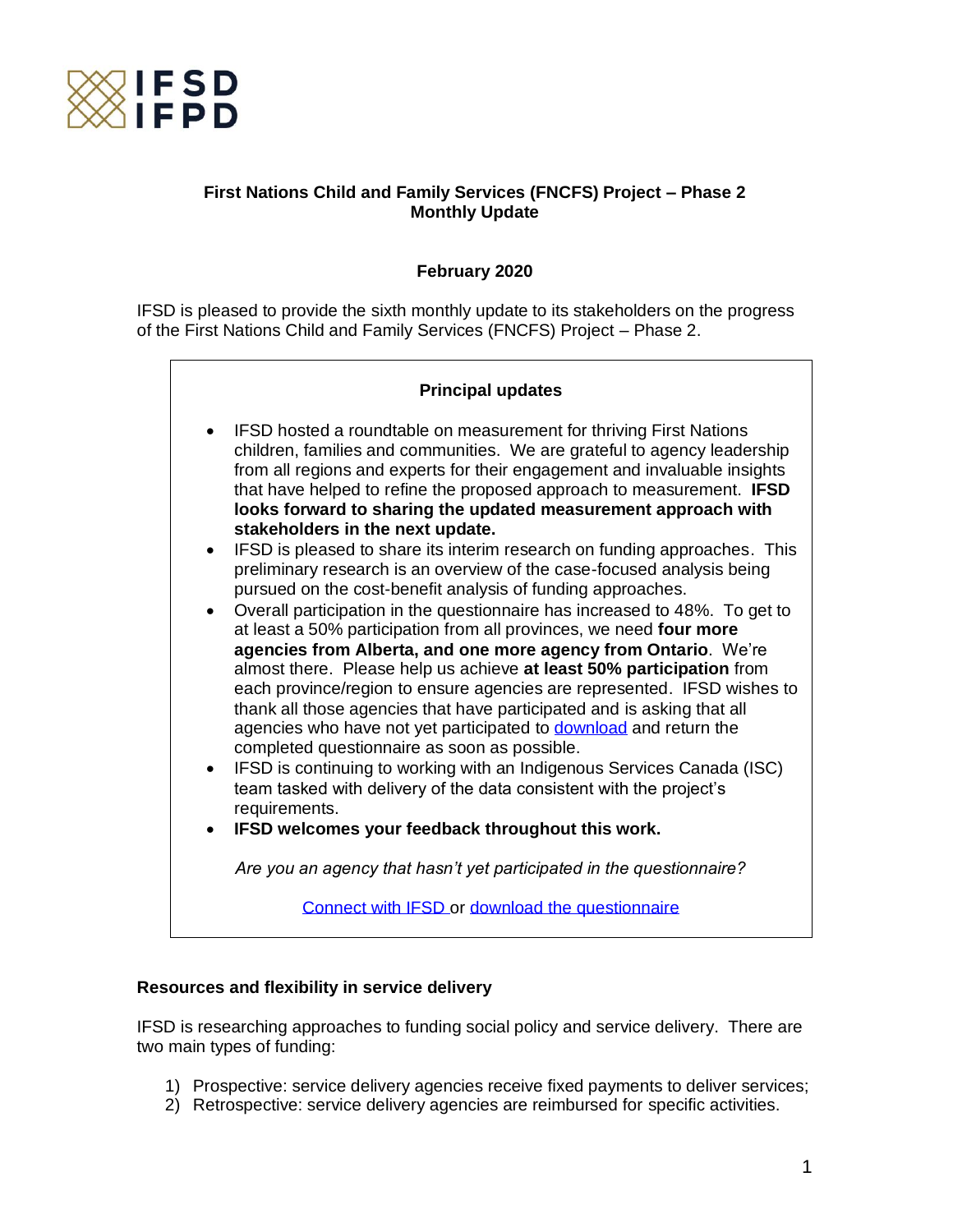

Within these two main funding types, various mechanisms exist to deliver resources to agencies. For child and family services, commonly identified mechanisms include: **feefor-service; block funding; and performance-based contracts**.

As with any policy question, there are tradeoffs in funding mechanisms. Resource guarantees and flexibility in delivery vary among the two funding types (and their associated mechanisms) (see figure below).



Retrospective funding approachces (e.g. fee-for-service), tend to offer better resource guarantees (as funded activities are clearly defined), but tend to limit flexibility in delivery (since fundable activities can be restricted). Prospective approaches (e.g. block funding, performance-based contracting) by contrast, tend to offer greater flexibility in delivery (as service providers can allocate resources as needed), but service providers are required to work within established resource parameters (supplementary resources may not be guaranteed).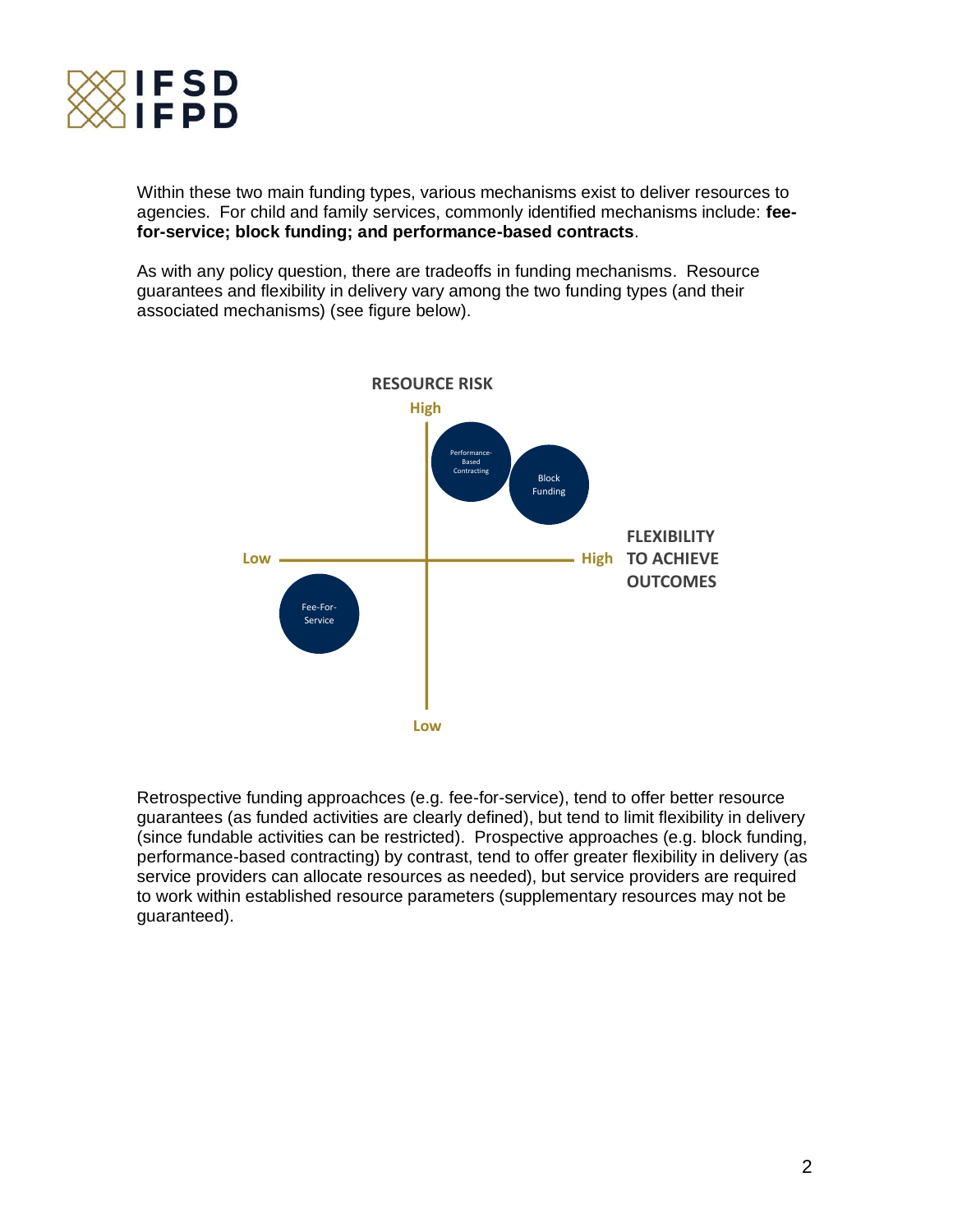

| <b>Funding</b><br><b>Mechanism</b> | <b>Case Study</b>                                                                   | <b>Description</b>                                                                                                                                                                                                                                                                                                              |
|------------------------------------|-------------------------------------------------------------------------------------|---------------------------------------------------------------------------------------------------------------------------------------------------------------------------------------------------------------------------------------------------------------------------------------------------------------------------------|
| Fee-for-Service                    | Current funding<br>mechanism for<br><b>FNCFS</b>                                    | Required resources are provided by<br>payment for specific activities by unit cost<br>or by population served. Funding may<br>be consistent but there is limited flexibility<br>in delivery as reimbursement is defined<br>for specific allowable activities.                                                                   |
| <b>Block Funding</b>               | West Region's Child<br>and Family Services<br>Center block pilot<br>funding program | Resources are allocated based on a<br>combination of previous financial data<br>and need. A set funding amount is<br>allocated, leaving the service provider to<br>determine its best uses. While flexibility<br>in approach is promoted, the service<br>provider bears the risk of operating within<br>the set funding amount. |
| Performance-based<br>contracting   | <b>State of Tennessee</b><br>child welfare<br>program                               | Resources are disbursed by achieving<br>pre-established goals. Goals are defined<br>through a service provider's past<br>performance. This approach promotes<br>flexibility in delivery but requires the<br>service provider to meet expectations to<br>receive funding.                                                        |

There is no perfect approach to funding social policy, but there are acceptable tradeoffs that support FNCFS agencies in best serving their children, families and communities. Identifying the critical mix of resources required and leveraging lessons from other cases and jurisdictions will be instrumental in developing an approach that is reliable and focused on a common vision of thriving First Nations children, families and communities that you helped to define.

## **Participation gaps – questionnaire**

We are close to achieving our goal of at least 50% participation in each province/region. To reach the targeted threshold, we require four more agencies from Alberta, and one from Ontario to complete the survey. Several provinces have made very good progress in the last month, most especially, Saskatchewan which surpassed the 53% threshold. Thank you!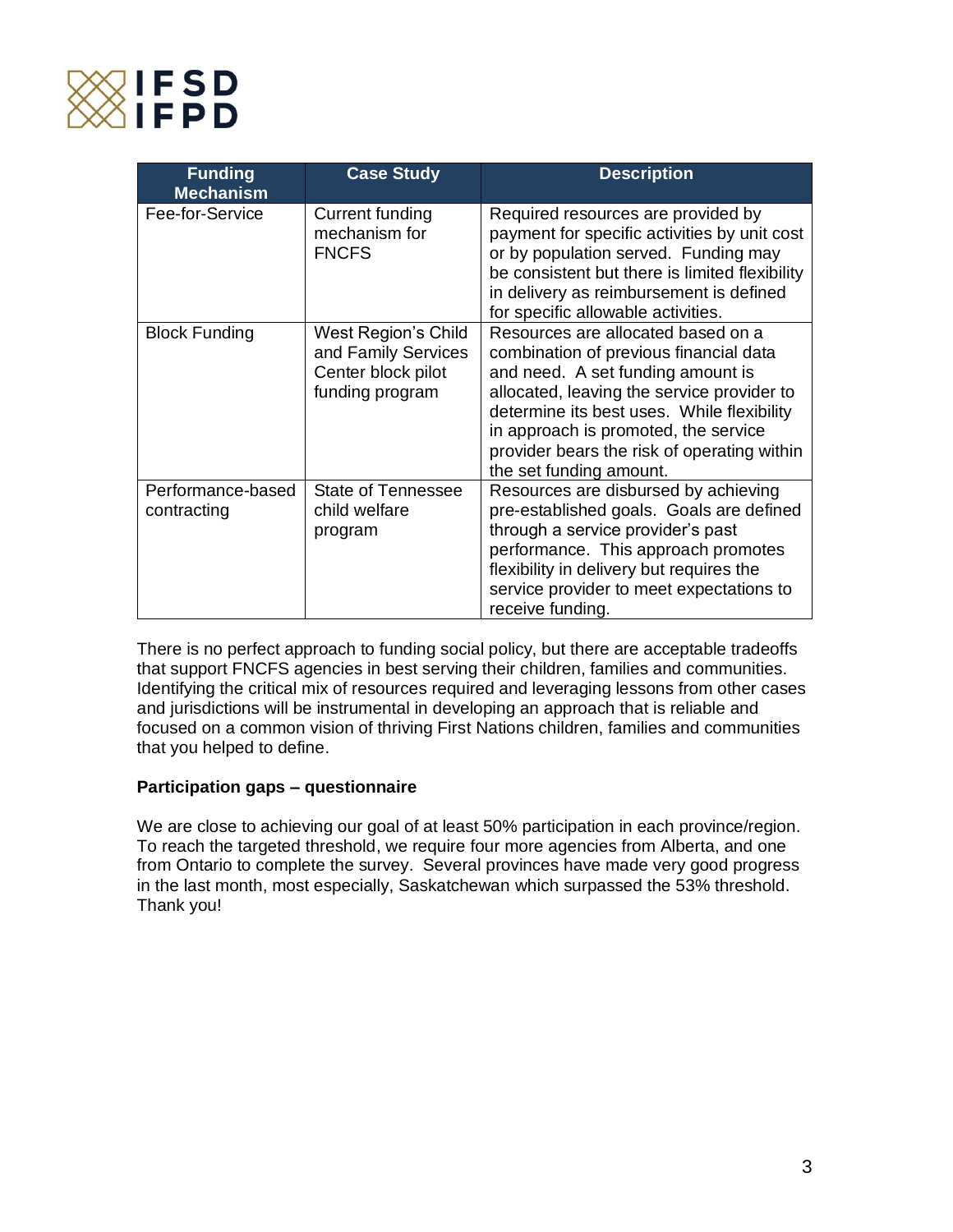



The information from the questionnaire will help IFSD to ensure alignment to need as a funding approach is developed and more accurately cluster agencies to model the effects of transition.

By sharing your experience, you're making this work more representative and reflective of your agency's reality.

#### **Next steps**

- 1. Continue to build comparative assessments of results-focused funding approaches.
- 2. Finalize the revised measurement framework and data collection strategies.
- 3. Encourage FNCFS agency participation to complete the questionnaire and analyze data provided through the questionnaire.
- 4. Continue to work with ISC to complete the data request.
- 5. Prepare for FNCFS agency leadership and expert roundtable on funding approaches in April 2020.